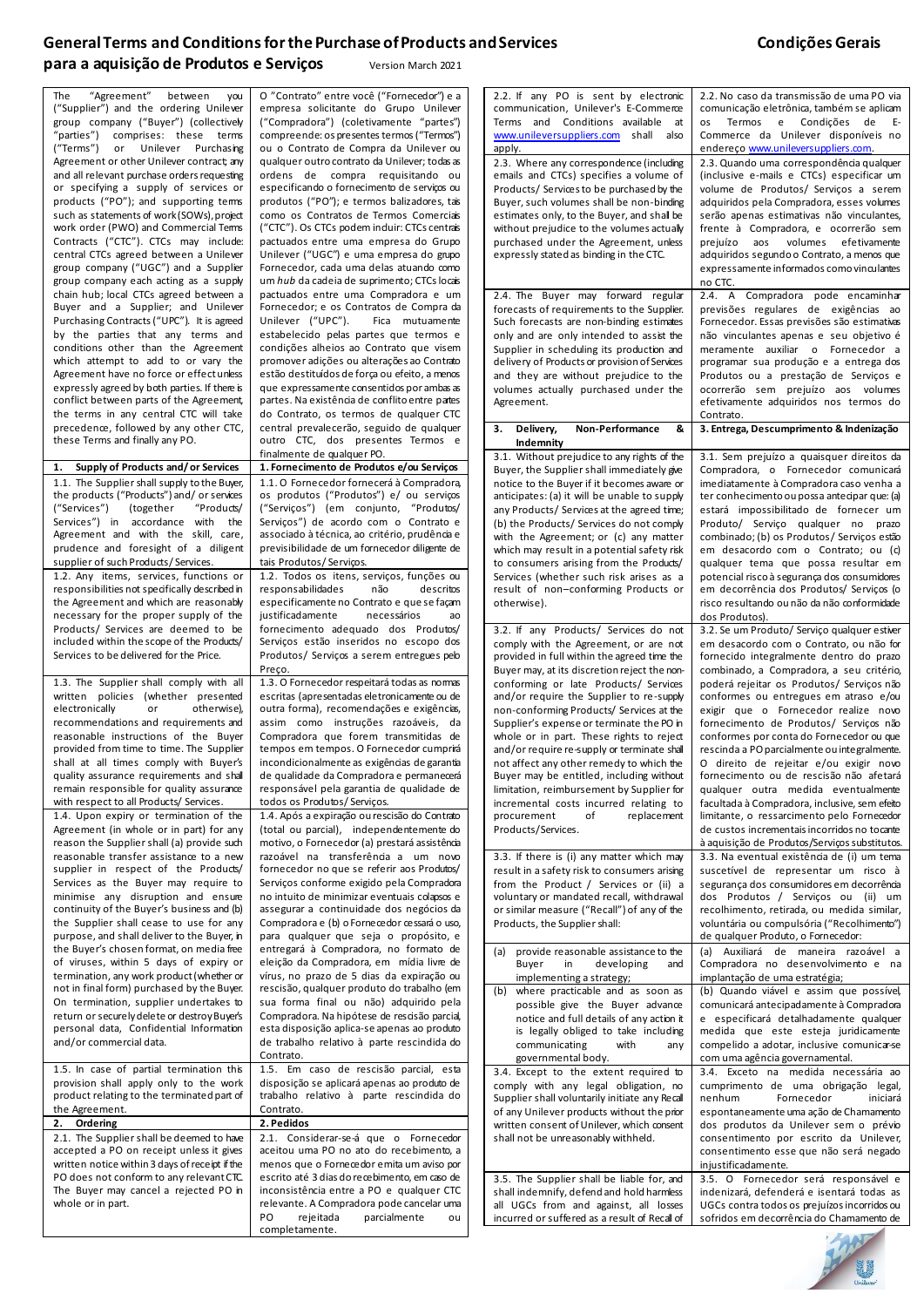| a product incorporating the Products to the<br>extent that such Recall arises as a result of<br>the Products/Services, except to the extent<br>that these situations arise due to the<br>requirements of the Specifications of the                                                                                                                                                                                                                                     | um produto que incorpore os Produtos caso a<br>origem desse Chamamento resulte dos<br>Produtos/ Serviços, a menos que tais<br>situações surjam em consequência de<br>exigências das Especificações dos Produtos.                                                                                                                                                                                                                                                                                                                       | products incorporating the Products and<br>the Supplier shall provide Buyer with the<br>information reasonably required by Buyer<br>in order for Buyer to utilize the Products/<br>Services in compliance with Applicable                                                                                                                                                                                                                                                                    | produtos que incorporem os Produtos e o<br>Fornecedor fornecerá à Compradora as<br>informações justificadamente requeridas<br>pela Compradora para que a Compradora<br>utilize os Produtos/Serviços conforme as Leis                                                                                                                                                                                                                                                                                                                          |
|------------------------------------------------------------------------------------------------------------------------------------------------------------------------------------------------------------------------------------------------------------------------------------------------------------------------------------------------------------------------------------------------------------------------------------------------------------------------|----------------------------------------------------------------------------------------------------------------------------------------------------------------------------------------------------------------------------------------------------------------------------------------------------------------------------------------------------------------------------------------------------------------------------------------------------------------------------------------------------------------------------------------|----------------------------------------------------------------------------------------------------------------------------------------------------------------------------------------------------------------------------------------------------------------------------------------------------------------------------------------------------------------------------------------------------------------------------------------------------------------------------------------------|-----------------------------------------------------------------------------------------------------------------------------------------------------------------------------------------------------------------------------------------------------------------------------------------------------------------------------------------------------------------------------------------------------------------------------------------------------------------------------------------------------------------------------------------------|
| Products.<br>3.6. The Supplier shall ensure it has and<br>shall for the duration of the Agreement<br>maintain in place, adequate general                                                                                                                                                                                                                                                                                                                               | 3.6. O Fornecedor garantirá que possui, e<br>durante a vigência do Contrato, manterá um<br>seguro de responsabilidade civil geral                                                                                                                                                                                                                                                                                                                                                                                                      | Laws.<br>6. Responsible Sourcing Policy and Anti-<br><b>Bribery Compliance</b>                                                                                                                                                                                                                                                                                                                                                                                                               | Aplicáveis.<br>6. Política de Fornecimento Responsável e<br>conformidade com normas Anti-Suborno                                                                                                                                                                                                                                                                                                                                                                                                                                              |
| liability insurance and as relevant,<br>professional liability, product liability<br>and/or other insurance and shall provide<br>satisfactory evidence at the Buyer's<br>request.                                                                                                                                                                                                                                                                                      | adequado e conforme relevante, um seguro<br>de responsabilidade profissional, seguro de<br>responsabilidade do produto e/ou qualquer<br>outro seguro e fará prova satisfatória a<br>pedido da Compradora.                                                                                                                                                                                                                                                                                                                              | 6.1. Supplier acknowledges that it has read<br>the Unilever Responsible Sourcing Policy<br>(the "RSP") and understands that it<br>replaces all previous supplier codes.<br>Supplier agrees:                                                                                                                                                                                                                                                                                                  | 6.1. O fornecedor reconhece que leu a Política<br>de Fornecimento Responsável da Unilever<br>("RSP") e entende que a RSP substitui todos<br>os códigos de fornecedores anteriores. O<br>fornecedor<br>concorda:                                                                                                                                                                                                                                                                                                                               |
| <b>Price and Payment</b><br>4.                                                                                                                                                                                                                                                                                                                                                                                                                                         | 4. Preço e Pagamento                                                                                                                                                                                                                                                                                                                                                                                                                                                                                                                   |                                                                                                                                                                                                                                                                                                                                                                                                                                                                                              | a) que todas as sociedades pertencentes ao                                                                                                                                                                                                                                                                                                                                                                                                                                                                                                    |
| 4.1. The price for the Products/ Services<br>shall be as set out in the Agreement<br>("Price") which Price includes all shipment<br>preparation and packaging cost but<br>excludes VAT, sales tax or equivalent unless<br>set out in a breakdown of the Price and<br>agreed in writing.                                                                                                                                                                                | 4.1. O preço dos Produtos/ Serviços estaão<br>discriminados no Contrato ("Preço") e esse<br>Preço inclui todo o processo de preparação<br>para remessa, bem como custos de<br>embalagem, excluindo, todavia, VAT,<br>impostos sobre as vendas ou imposto<br>equivalente, a menos que definidos em uma<br>decomposição do Preço e convencionados                                                                                                                                                                                        | a) that all entities of the Supplier group will<br>comply with the Mandatory Requirements<br>set out in the RSP (the "Mandatory<br>Requirements"); and<br>b) to take at its own cost any action<br>reasonably required by Unilever to:<br>(i) verify compliance by all entities of the                                                                                                                                                                                                       | grupo do Fornecedor cumprirão com os<br>Requisitos Obrigatórios estabelecidos na RSP<br>"Requisitos<br>Obrigatórios");<br>(os<br>e<br>b) em tomar, a seu próprio custo, qualquer<br>ação razoavelmente exigida pela Unilever<br>para:<br>(I) verificar o cumprimento dos Requisitos<br>Obrigatórios por todas as sociedades do                                                                                                                                                                                                                |
| 4.2. Invoices shall comply with<br>the<br>requirements<br>invoicing<br>on<br>www.unileversuppliers.com                                                                                                                                                                                                                                                                                                                                                                 | por escrito.<br>4.2. As faturas obedecerão às exigências<br>indicadas<br>endereco<br>no<br>www.unileversuppliers.com                                                                                                                                                                                                                                                                                                                                                                                                                   | Supplier group with the Mandatory<br>Requirements;<br>and<br>(ii) rectify any non-compliance by an entity<br>of the Supplier group within the timeframe                                                                                                                                                                                                                                                                                                                                      | Grupo<br>Fornecedor;<br>e<br>(Ii) corrigir qualquer descumprimento por<br>parte de uma sociedade do grupo Fornecedor<br>dentro do prazo estipulado pela Unilever.                                                                                                                                                                                                                                                                                                                                                                             |
| 4.3. Payment terms are 90 days from<br>receipt of invoice or receipt of Products/<br>Services if later, except as specified<br>otherwise in the PO or CTC or if restricted<br>under mandatory Applicable Laws. Where                                                                                                                                                                                                                                                   | 4.3. Os prazos de Pagamento são de 90 dias a<br>contar do recebimento da fatura ou do<br>recebimento dos Produtos/ Serviços, se<br>posterior, salvo se especificado de outra<br>forma na PO ou no CTC ou se assim vedarem                                                                                                                                                                                                                                                                                                              | stipulated by Unilever.<br>6.2. Consistent with its undertakings under<br>(6.1) above, Supplier undertakes that:<br>(a) to the best of its knowledge (reasonable                                                                                                                                                                                                                                                                                                                             | 6.2. Nos termos dos compromissos assumidos<br>no item [6.1] acima, o Fornecedor declara<br>que:                                                                                                                                                                                                                                                                                                                                                                                                                                               |
| the day nominated or determined for<br>payment is not a day on which banks are<br>open for general business in the country in<br>which the Buyer is located ("Working<br>Day"), then the day for payment shall be<br>the first Working Day after the day                                                                                                                                                                                                               | as Leis Aplicáveis obrigatórias. Quando o dia<br>indicado ou determinado para pagamento<br>não coincidir com um dia em que os bancos<br>funcionem para negócios em geral no país de<br>estabelecimento da Compradora ("Dia Útil"),<br>o dia do pagamento será o primeiro Dia Útil                                                                                                                                                                                                                                                      | enquiries having been conducted by the<br>Supplier), at the date of entering into force<br>of this Agreement, neither it, nor its<br>directors, officers or employees, have<br>directly or indirectly, paid, promised or<br>offered to pay, authorised the payment of,                                                                                                                                                                                                                       | (a) de acordo com seus conhecimentos<br>(tendo o Fornecedor conduzido investigações<br>razoáveis), na data de entrada em vigor desse<br>contrato, nem o Fornecedor, nem seus<br>conselheiros, diretores ou empregados,<br>direta ou indiretamente, pagou, prometeu ou                                                                                                                                                                                                                                                                         |
| nominated or determined.<br>5. Warranties,<br>Representations,                                                                                                                                                                                                                                                                                                                                                                                                         | seguinte ao dia indicado ou determinado.<br>5. Garantias, Declarações, Compromissos e                                                                                                                                                                                                                                                                                                                                                                                                                                                  | or accepted any undue money or other<br>advantage of any kind in any way                                                                                                                                                                                                                                                                                                                                                                                                                     | ofereceu pagar, autorizou o pagamento ou<br>aceitou qualquer valor não devido ou outra                                                                                                                                                                                                                                                                                                                                                                                                                                                        |
| <b>Undertakings and Indemnities</b>                                                                                                                                                                                                                                                                                                                                                                                                                                    | Indenizações                                                                                                                                                                                                                                                                                                                                                                                                                                                                                                                           | connected with the Supplier's relationship                                                                                                                                                                                                                                                                                                                                                                                                                                                   | vantagem de qualquer tipo de qualquer modo                                                                                                                                                                                                                                                                                                                                                                                                                                                                                                    |
| The Supplier represents, warrants and<br>undertakes to the Buyer that:<br>5.1. It possesses the requisite skill,                                                                                                                                                                                                                                                                                                                                                       | O Fornecedor declara, garante e assevera<br>perante a Compradora que:<br>5.1.<br>Possui<br>técnica,<br>experiência,                                                                                                                                                                                                                                                                                                                                                                                                                    | with Unilever under this Agreement or<br>otherwise;                                                                                                                                                                                                                                                                                                                                                                                                                                          | conectada com a relação do Fornecedor com<br>a Unilever, seja nos termos desse contrato ou<br>não;                                                                                                                                                                                                                                                                                                                                                                                                                                            |
| experience, knowledge, personnel, and<br>facilities necessary to fulfill its obligations<br>under this Agreement. Supplier further<br>possesses and/or is in compliance with all<br>necessary licenses, intellectual property<br>("IP") rights, permits and approvals<br>required to execute, deliver and performits<br>obligations under this Agreement.                                                                                                              | conhecimento, equipe e instalações<br>necessárias para o cumprimento das<br>obrigações que lhe são imputadas pelo<br>presente Contrato. O Fornecedor, ademais,<br>possui e/ou está em conformidade com todas<br>as licenças, direitos de propriedade<br>intelectual ("Pl"), alvarás e aprovações<br>necessários e exigidos para executar,<br>entregar e cumprir com suas obrigações neste<br>Contrato.                                                                                                                                 | (b) neither it, nor its directors, officers or<br>employees, will violate any applicable anti-<br>bribery laws or standards. Specifically,<br>Supplier agrees that it will not, directly or<br>indirectly, pay, promise or offer to pay,<br>accept or authorize the payment of any<br>undue money or other advantage to a<br>public official or representative of a State-<br>owned enterprise, or to any person or<br>entity in connection with the improper                                | $(b)$ nem o<br>Fornecedor,<br>nem seus<br>conselheiros, diretores ou empregados,<br>violará quaisquer leis ou normas anti-subomo<br>aplicáveis. Especificamente, o Fornecedor<br>concorda que, direta ou indiretamente, não<br>pagará, prometerá pagar, aceitará ou<br>autorizará o pagamento de qualquer valor<br>indevido ou qualquer outra vantagem a<br>servidor público ou representante de                                                                                                                                              |
| 5.2. At the time of provision, the Products/<br>Services shall, where applicable, be (a)<br>supplied or manufactured in accordance<br>with the specifications for such<br>Products/Services as approved or provided<br>by Buyer ("Specifications"), (b) of good<br>quality, (c) free from any defects, (d) fit for<br>the purpose for which they are reasonably<br>expected to be used and (e) free from any<br>liens, claims,<br>pledges or<br>other<br>encumbrances; | 5.2. No momento do fornecimento, os<br>Produtos/ Servicos, quando aplicável, (a)<br>serão fornecidos ou fabricados consoante as<br>especificações desses Produtos/Serviços na<br>forma aprovada ou prevista pela Compradora<br>("Especificações"), (b) serão de boa<br>qualidade, (c) estarão livres de defeitos de<br>qualquer espécie, (d) serão adequados ao<br>propósito para o qual se espera<br>razoavelmente que venham a ser utilizados e<br>(e) estarão desembaraçados de qualquer<br>gravame, reclamação, penhora ou ônus de | performance of any public or business<br>function or activity. In addition, no<br>payment shall be made to anyone for any<br>reason on behalf of or for the benefit of<br>Unilever which is not properly and<br>accurately recorded in the Supplier's books<br>and records, including amount, purpose<br>and recipient, all of which shall be<br>maintained<br>with<br>supporting<br>documentation;<br>(c) it shall not and shall not authorize its<br>subcontractors, agents or other third | empresa estatal, ou a qualquer outra pessoa<br>ou entidade relacionado com a performance<br>imprópria de quaisquer funções ou atividades<br>públicas ou de negócios. Ademais, nenhum<br>pagamento deverá ser feito a qualquer<br>pessoa, por qualquer razão, em nomeou em<br>benefício da Unilever que não seja<br>devidamente registrado nos livros e na<br>contabilidade do Fornecedor, incluindo valor.<br>finalidade e destinatário, devendo tudo ser<br>mantido com documentação suporte;<br>(c) o Fornecedor não solicitará, concordará |
| 5.3. The Products/ Services and their<br>supply, sourcing, manufacture, packaging,<br>sale, delivery or the use by the Buyer<br>thereof shall not infringe the IP rights of<br>any third party. In the event of a third party<br>claim for IP infringement in breach of the<br>Agreement, the Supplier shall be liable for,                                                                                                                                            | qualquer tipo;<br>5.3. Os Produtos/ Serviços e seu<br>fornecimento, terceirização, fabricação,<br>empacotamento, venda, entrega ou uso pela<br>Compradora dos mesmos não violará direitos<br>de PI de terceiros. Na hipótese de reclamação<br>de um terceiro em virtude de violação de Pl,<br>em desrespeito ao Contrato, o Fornecedor                                                                                                                                                                                                 | parties to request, agree to receive or<br>accept a financial or other advantage<br>where, in anticipation of or in consequence<br>thereof, a relevant function or activity is or<br>may be performed improperly;<br>(d) it has taken and will continue to take                                                                                                                                                                                                                              | em receber ou aceitar, e não autorizará seus<br>subcontratados, agentes ou outros terceiros,<br>a solicitar, concordar em receber ou aceitar,<br>vantagem financeira ou qualquer outra<br>vantagem que antecipe ou tenha como<br>consequência o desempenho impróprio de<br>determinada função ou atividade;                                                                                                                                                                                                                                   |
| and shall indemnify, defend and hold<br>harmless all UGCs from and against all<br>losses incurred in connection with such<br>claim;                                                                                                                                                                                                                                                                                                                                    | será responsável e indenizará, defenderá e<br>isentará todas as UGCs contra os prejuízos<br>totais incorridos em associação à dita<br>reclamação;                                                                                                                                                                                                                                                                                                                                                                                      | reasonable measures to prevent its<br>subcontractors, agents or any other third<br>parties, subject to its control or<br>determining influence, from engaging in<br>any conduct that would contravene (a), (b)                                                                                                                                                                                                                                                                               | (d) o Fornecedor tomou e vai continuar<br>tomando medidas razoáveis para prevenir<br>seus subcontratados, agentes ou quaisquer<br>terceiros, sujeitos ao seu controle ou                                                                                                                                                                                                                                                                                                                                                                      |
| 5.4. It shall and the applicable Products/<br>Services supplied shall comply with all<br>relevant laws, including but not limited to                                                                                                                                                                                                                                                                                                                                   | 5.4. Respeitará e os Produtos/ Serviços<br>aplicáveis fornecidos observarão todas as leis<br>relevantes, incluindo, não se limitando a                                                                                                                                                                                                                                                                                                                                                                                                 | or (c) above.                                                                                                                                                                                                                                                                                                                                                                                                                                                                                | influência, de adotar quaisquer condutas que<br>violem os itens (a), (b) ou (c) acima.                                                                                                                                                                                                                                                                                                                                                                                                                                                        |
| governmental, legal, regulatory and<br>professional requirements ("Applicable<br>Laws") in force in the countries of<br>manufacture, supply and/or receipt of the                                                                                                                                                                                                                                                                                                      | exigências<br>governamentais,<br>legais,<br>regulatórias e profissionais ("Leis Aplicáveis")<br>vigentes nos países de fabricação,<br>fornecimento e/ou recebimento dos                                                                                                                                                                                                                                                                                                                                                                | Supplier acknowledges the importance<br>that all entities of the Supplier group<br>comply with the Mandatory Requirements<br>set out in the RSP together with the                                                                                                                                                                                                                                                                                                                            | O Fornecedor reconhece a importância de<br>que todas as entidades do grupo Fornecedor<br>cumprem os Requisitos Obrigatórios<br>estabelecidos no RSP, juntamente com os                                                                                                                                                                                                                                                                                                                                                                        |
| Products/ Services and any countries of<br>which it has been notified where the Buyer                                                                                                                                                                                                                                                                                                                                                                                  | Produtos/ Serviços e em qualquer país do<br>qual tenha sido notificado que a Compradora                                                                                                                                                                                                                                                                                                                                                                                                                                                | requirements at 6.2 (a), (b) and (c) above.<br>Further, Supplier undertakes to notify                                                                                                                                                                                                                                                                                                                                                                                                        | requisitos das alíneas 6.2 (a), (b) e (c) acima<br>Além disso, o Fornecedor se compromete a                                                                                                                                                                                                                                                                                                                                                                                                                                                   |
| will use the Products/Services or sell                                                                                                                                                                                                                                                                                                                                                                                                                                 | utilizará os Produtos/Servicos ou venderá                                                                                                                                                                                                                                                                                                                                                                                                                                                                                              | Unilever if it learns of or has reason to                                                                                                                                                                                                                                                                                                                                                                                                                                                    | notificar a Unilever se tiver conhecimento ou                                                                                                                                                                                                                                                                                                                                                                                                                                                                                                 |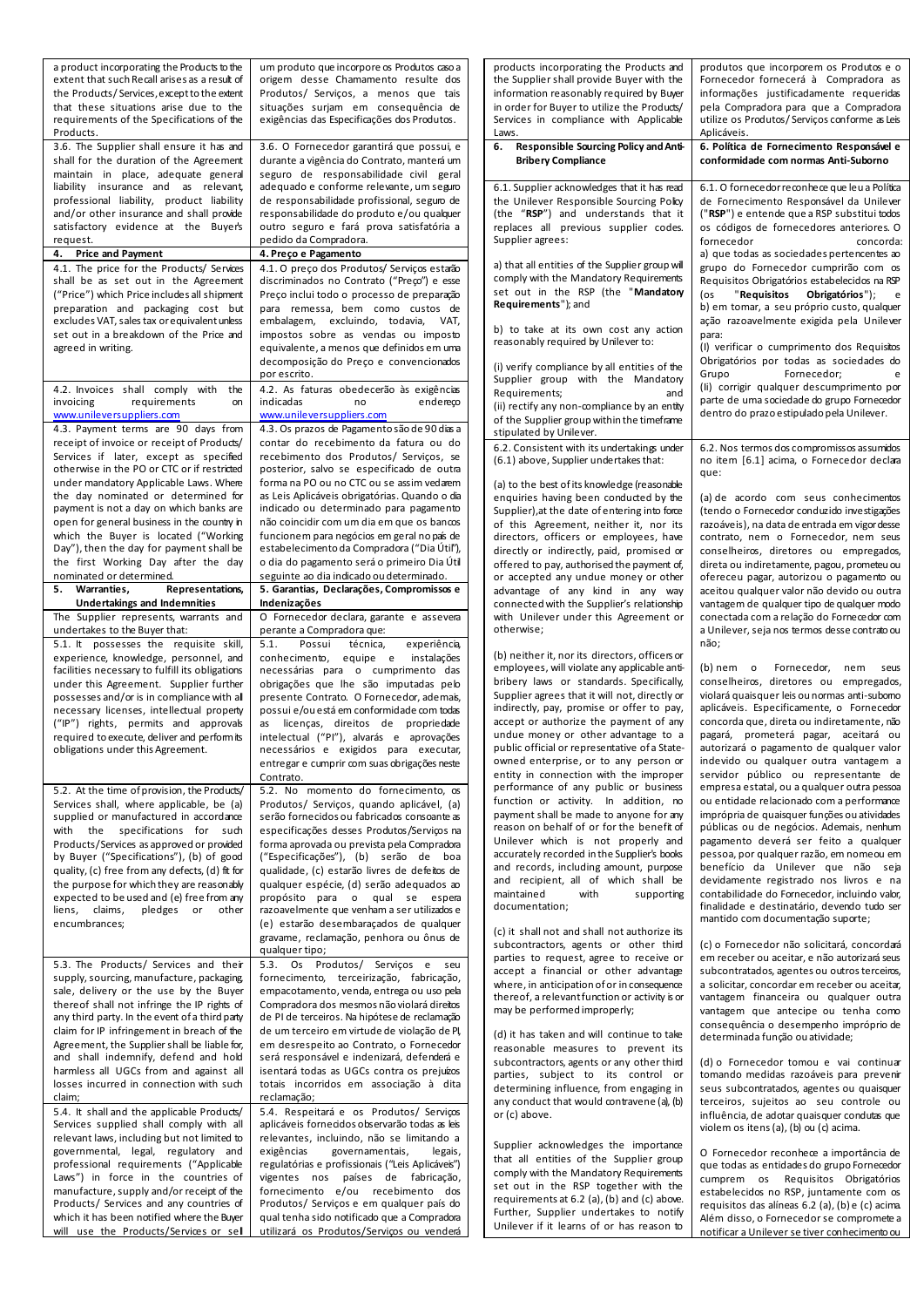believe that any breach of any such obligation has occurred.

If any member of the Supplier Group fails to meet the relevant Mandatory Requirements in the RSP or any of the representations and/or warranties set out in 6.2 (a), (b) and (c) above, then where Unilever considers that such a breach can be remediated, Supplier shall take all further steps as reasonably stipulated by Unilever to remedy the breach, including the implementation of adequate procedures so that no such breach will arise again.

Where concerns arising out of the breach are material and the breach cannot be or is not remedied in accordance with the requirements set out above, Unilever reserves the right to terminate this Agreement with immediate effect. In the event that Unilever terminates this Agreement under this provision, without prejudice to any charges owing or any other pre-existing liabilities, no member of the Supplier Group shall be entitled to claim compensation or any further remuneration, regardless of any activities or agreements with additional third parties entered into before termination.

The RSP including the Mandatory Requirements can be accessed on: [http://www.unilever.com/responsible](http://www.unilever.com/responsible-sourcing-policy/)[sourcing-policy/.](http://www.unilever.com/responsible-sourcing-policy/)

6.3. Where reasonably required by Unilever, Supplier shall (at the Supplier's own cost) register with Unilever's Supplier Qualification System ("USQS") and complete any steps required to achieve compliance.

6.4. Supplier must complete a questionnaire, provided from time to time by Unilever, designed to identify the potential presence of "conflict minerals" (as defined under applicable laws) in any products. If requested by Unilever based on the results of such questionnaire, Supplier must perform appropriate due diligence on its supply chain in order to identify the actual presence and origin of conflict minerals in any product no later than thirty (30) days following each calendar year. Unilever may not necessarily ask Supplier to complete a questionnaire if Unilever determines the items Supplier providesdo not contain conflict minerals

**7. Confidentiality 7. Confidencialidade** 7.1. The Buyer will disclose or make available to the Supplier information relating to Unilever group business or products ("Confidential Information"). The existence and content of these Terms and the Agreement are also Confidential Information.

7.2. The Supplier undertakes (a) to keep all Confidential Information strictly confidential and (b) not to use any Confidential Information for any purpose other than in complying with its obligations under the Agreement and (c) not to disclose any Confidential Information to any person other than its officers and employees, except to the extent it is necessary for the purpose of performing its obligations under the Agreement. The undertaking shall not apply to the extent Confidential Information is information in the public domain through no fault of the Supplier or the Supplier is required to disclose it by law. Any breach of the Supplier's obligations under this clause by its officers and employees shall be deemed to be a breach by the Supplier. Except to tiver motivos para acreditar que alguma violação de tal obrigação tenha ocorrido.

Se qualquer membro do grupo Fornecedor não cumprir os Requisitos Obrigatórios relevantes na RSP ou qualquer das representações e / ou garantias estabelecidas nas alíneas 6.2 (a), (b) e (c) acima, então, se a Unilever considerar que tal violação pode ser corrigida, o Fornecedor deve tomar todas as medidas adicionais, conforme razoavelmente estipulado pela Unilever, para remediar a violação, incluindo a implementação de procedimentos adequados para que tal violação não volte a surgir.

Quando as preocupações decorrentes da infração forem significativas e a violação não puder ser ou não for corrigida de acordo com os requisitos estabelecidos acima, a Unilever reserva-se o direito de rescindir o presente contrato com efeito imediato. Caso a Unilever rescinda esse contrato de acordo com a presente cláusula, sem prejuízo de quaisquer encargos devidos ou quaisquer outros passivos preexistentes, nenhum membro do grupo Fornecedor terá o direito de exigir compensação ou<br>remuneração, inder independentemente de quaisquer atividades ou acordos com terceiros celebrados antes da rescisão.

A RSP incluindo os Requisitos Obrigatórios<br>pode ser acessada em: pode ser acessada em: [http://www.unilever.com/responsible](http://www.unilever.com/responsible-sourcing-policy/)[sourcing-policy/.](http://www.unilever.com/responsible-sourcing-policy/)

6.3. Quando razoavelmente exigido pela Unilever, o Fornecedor (a expensas próprias) fará seu registro junto ao Sistema de Qualificação de Fornecedor da Unilever ("USQS") e concluirá todas as etapas requeridas para adequar-se à situação de conformidade. 6.4. O Fornecedor deve preencher um questionário, fornecido de tempos em tempos pela Unilever, concebido para identificar a presença potencial de "minerais de conflito" (conforme definido pelas legislações aplicáveis) em todos os produtos. Se requisitado pela Unilever com base nos resultados desse questionário, o Fornecedor deverá conduzir a *due diligence* apropriada em sua cadeia de suprimento a fim de identificar a presença efetiva e a origem de minerais de conflito em qualquer produto no máximo 30 (trinta) dias consecutivos a cada<br>ano-calendário e linilever não ano-calendário. A Unilever não necessariamente solicitará que o Fornecedor preencha um questionário se determinar que os itens fornecidos pelo Fornecedor não contenham minerais de conflito 7.1. A Compradora divulgará ou tornará disponíveis ao Fornecedor informações relativas aos negócios ou produtos do grupo Unilever ("Informações Confidenciais"). A existência e o conteúdo dos presentes Termos e do Contrato também constituem Informações Confidenciais. 7.2. O Fornecedor compromete-se a (a) manter as Informações Confidenciais em caráter rigorosamente confidencial e (b) abster-se do uso de qualquer Informação Confidencial para finalidades outras que não o cumprimento de suas obrigações perante o Contrato e (c) abster-se de divulgar Informações Confidenciais de qualquer espécie a qualquer pessoa, a não ser a seus diretores e funcionários, exceto na medida necessária, objetivando cumprir com suas obrigações segundo o Contrato. O compromisso não se aplica caso as

Informações Confidenciais sejam informações que caíram em domínio público não por culpa do Fornecedor ou por este ter sido compelido a divulgá-las por operação da lei. A violação das obrigações do Fornecedor nos termos da presente cláusula por seus diretores e the extent required under Applicable Laws or necessary for the performance of remaining obligations under the Agreement, all Confidential Information shall be returned to the Buyer or, if requested, destroyed on termination or expiry of the Agreement. funcionários será havida como uma violação pelo Fornecedor. Exceto na medida exigida pelas Leis Aplicáveis ou necessária ao cumprimento das obrigações remanescentes contidas no Contrato, todas as Informações Confidenciais serão devolvidas à Compradora ou, se solicitado, destruídas no momento da rescisão ou expiração do Contrato. 8. Intellectual Property Rights 8. Direitos de Propriedade Intelectual 8.1. Each party shall remain the owner of all IP owned by it before the start of its relationship with the other party independently or created outside the scope of such relationship ("Background IP"). The Buyer shall remain the owner of IP, whether existing or future, relating to or created in the course of the Supplier's performance of its obligations under the Agreement and as such Supplier shall assign and shall procure that all third parties assign to the Buyer with full title guarantee, the IP rights in the deliverables, including any customizations to the Products/ Services, but excluding the<br>Supplier's Background IP. Where Supplier's Background IP. assignment of title is not legally feasible, Supplier hereby grants and shall procure that all third parties grant to Unilever/Buyer, a world-wide, perpetual, irrevocable, non-exclusive, assignable, royalty-free license (with full right to sublicense) to use, reproduce, exploit, modify, alter or integrate the Products/ Services without restriction. For all copyright work created under this Agreement, Supplier shall complete and maintain a copyright record form containing all necessary information including the author, work, date and place. 8.1. Cada uma das partes permanecerá como titular de toda a PI detida pela mesma previamente ao início de seu relacionamento com a outra parte independentemente ou que tenha sido criada à margem do escopo desse relacionamento ("PI Antecedente"). A Compradora permanecerá a titular da PI, existente ou futura, relativa a ou criada no curso do cumprimento pelo Fornecedor das obrigações que lhe são atribuídas pelo Contrato e, como tal, o Fornecedor cederá e fará com que todos os terceiros cedam à Compradora com garantia de titularidade plena, os direitos de PI nos entregáveis, inclusive eventuais customizações dos Produtos/ Serviços, à exclusão, todavia, da PI Antecedente do Fornecedor. Quando a cessão de titularidade não se mostrar juridicamente viável, o Fornecedor desdejá cede e fará com que todos os terceiros cedam à Unilever/Compradora, uma licença mundial, perpétua, irrevogável, não exdusiva, transferível, isenta de *royalty* (com pleno direito de sublicenciamento) para usar, reproduzir, explorar, modificar, alterar ou integrar os Produtos/ Servicos sem restrição. Para todo o trabalho autoral criado ao abrigo deste Contrato, o Fornecedor preencherá e manterá um formulário de registro autoral contendo o conjunto completo de informações necessárias, incluindo autor, trabalho, data e local. 8.2. Each Supplier shall permit the use of its and its affiliates' Background IP, to the extent reasonably necessary in order for any UGC and its respective suppliers, copackers and repackers to utilize customized IP owned or licensed by any UGC ("Unilever IP") under the Agreement to make, use, modify, incorporate, develop or supply the Products/ Services. 8.2. Cada Fornecedor permitirá o uso de sua própria PI Antecedente e da PI Antecedente de suas afiliadas, na medida razoavelmente necessária para que qualquer UGC e seus respectivos fornecedores, embaladores associados e reembaladores utilizem a PI customizada pertencente ou licenciada por qualquer UGC ("PI da Unilever") nos termos do Contrato para produzir, usar, modificar, incorporar, desenvolver ou suprir os Produtos/ Serviços. 8.3. The Supplier a) shall supply all Products/ Services that require Unilever IP exclusively for each Buyer and (b) shall not and shall procure that its affiliates do not supply such Products/ Services or any components that contain Unilever IP (or any products which embody any Unilever IP) to, or permit them to be provided, distributed or sold, directly or indirectly, to any person other than a UGC or a third party nominated by a UGC, including  $\infty$ manufacturers, copackers and repackers ("Third Party"). No Supplier shall sell, market or distribute any lookalikes, counterfeit, defective or surplus products containing or embodying any Unilever IP. 8.3. O Fornecedor a) fornecerá todos os Produtos/ Serviços que requeiram a PI da Unilever exclusivamente para cada Compradora e (b) não fornecerá e fará com que suas afiliadas não forneçam tais Produtos/ Serviços ou quaisquer componentes que contenham a PI da Unilever (ou quaisquer produtos que incorporem qualquer PI da Unilever) a, ou permitirá que sejam fornecidos, distribuídos ou vendidos, direta ou indiretamente, a qualquer pessoa, exceto uma UGC ou um Terceiro indicado por uma UGC, inclusive co-fabricantes, embaladores associados e reembaladores ("Terceiro"). É vedado ao Fornecedor vender, comercializar ou distribuir quaisquer produtos similares, contrafeitos, defeituosos ou excedentes contendo ou incorporando qualquer PI da Unilever. 8.4. The Supplier shall ensure all defective, obsolete or excess materials containing Unilever IP are rendered unsuitable for usage. The Supplier shall provide evidence of compliance with this provision to Buyer when required. 8.4. O Fornecedor garantirá que todos os materiais defeituosos, obsoletos ou excedentes que contenham a PI da Unilever sejam alçados à condição de inadequados ao uso. O Fornecedor fará prova de conformidade a esta disposição frente à Compradora quando requisitado. **9. Data Protection and Privacy 9. Registros, Continuidade dos negócios, Proteção de Dados e Privacidade** 9.1. The definitions below will have the following meaning: **"Controller", "Breach of Personal Data" "Data Subject", "Personal Data", "Treatment" (including derivatives "Treaty") and "Operator"** must be assigned to them by LGPD or, where relevant, the meaning of terms essentially equivalent in other applicable Data 9.1. As definições abaixo terão o seguinte significado: **"Controlador", "Violação de Dados Pessoais" "Titular dos Dados", "Dados Pessoais", "Tratamento" (incluindo os derivados "Tratado") e "Operador"** têm que lhes é atribuído pela LGPD ou, quando relevante, o significado dos termos essencialmente equivalentes em outras Leis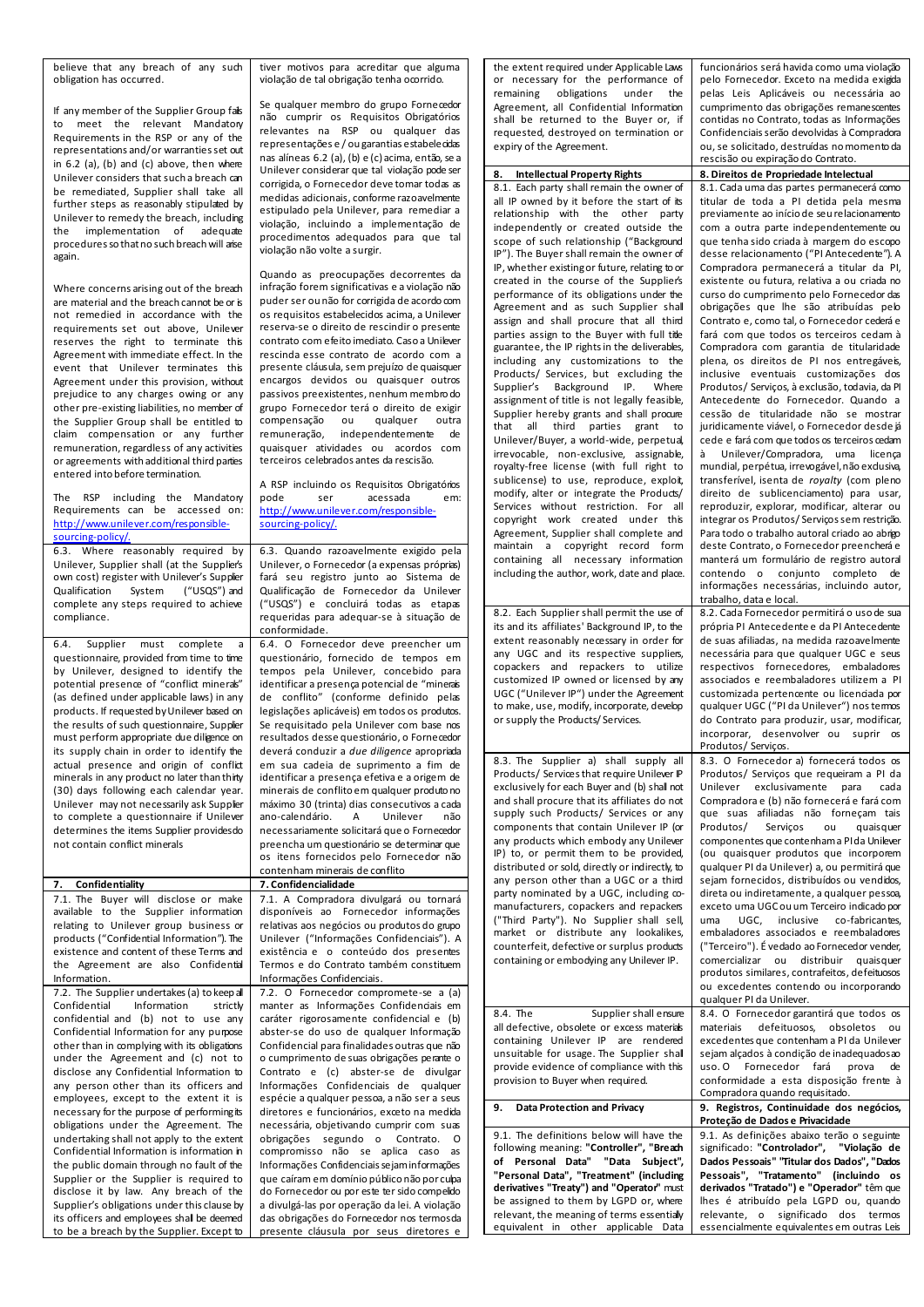| <b>Protection Laws:</b>                                                                       | de Proteção de Dados aplicáveis;                                                               | Personal Data Breach, which shall at all                                                 | Pessoais, que devem sempre satisfazer, no                                                     |
|-----------------------------------------------------------------------------------------------|------------------------------------------------------------------------------------------------|------------------------------------------------------------------------------------------|-----------------------------------------------------------------------------------------------|
| "Data Protection Laws" means any                                                              | "Leis de Proteção de Dados" significa                                                          | times satisfy, at a minimum, the standards                                               | mínimo, os padrões exigidos pelas Leis de                                                     |
| applicable law relating to the Processing of                                                  | qualquer lei aplicável relacionada ao<br>Processamento de Dados Pessoais e                     | required by Data Protection Laws.<br>9.9. If the Supplier becomes aware of or            | Proteção de Dados.<br>9.9. Se o Fornecedor tomar conhecimento ou                              |
| Personal Data and electronic privacy,<br>including: (i) General Law on the Protection         | privacidade eletrônica, incluindo: (i) Lei Geral                                               | suspects a violation and $/$ or incident                                                 | suspeitar de uma violação e/ou incidente                                                      |
| of Personal Data - Law No. 13,709 / 2018                                                      | de Proteção de Dados Pessoais - Lei nº 13.709                                                  | related to Personal Data, he must, without                                               | relacionado a Dados Pessoais deverá, sem                                                      |
| ("LGPD"); and (ii) any corresponding                                                          | / 2018 ("LGPD"); e (ii) quaisquer orientações,                                                 | undue delay (and, in any case, within 24                                                 | demora injustificada (e, em qualquer caso,                                                    |
| certification guidelines, codes or                                                            | códigos ou mecanismos de certificação                                                          | hours of identification): notify Unilever by                                             | em até 24h da identificação): notificar a                                                     |
| mechanisms from the regulator or                                                              | correspondentes do regulador ou autoridade                                                     | e-mail <chargebrasil@unilever .com="">,</chargebrasil@unilever>                          | Unilever<br>pelo<br>e-mail                                                                    |
| supervisory authority in relation to such<br>laws;                                            | supervisora em relação a tais leis;                                                            | providing all relevant information, as                                                   | <encarregado.brasil@unilever.com>,</encarregado.brasil@unilever.com>                          |
| "Unilever Personal Data" means Personal                                                       | "Dados Pessoais da Unilever" significa Dados<br>Pessoais fornecidos ou disponibilizados ao     | required by the Data Protection Laws,<br>investigating the breach of Personal Data,      | fornecendo todas as informações relevantes,<br>conforme exigido pelas Leis de Proteção de     |
| Data provided or made available to the                                                        | Fornecedor EGUem conexão com este                                                              | remedying / mitigating any damage and                                                    | Dados, investigar a violação de Dados                                                         |
| EGU Supplier in connection with this                                                          | Contrato.                                                                                      | preventing recurrence (by providing details                                              | Pessoais, remediar / mitigar qualquer dano e                                                  |
| Agreement.                                                                                    |                                                                                                | to Unilever), and cooperating in the                                                     | prevenir a recorrência (informando detahes                                                    |
|                                                                                               |                                                                                                | information with supervisory authorities                                                 | à Unilever), e cooperar na informação às                                                      |
| 9.2. For the Services, the Supplier is a                                                      | 9.2. Para os Serviços, o Fornecedor é um                                                       | relevant or data subject affected.                                                       | autoridades de supervisão relevantes ou                                                       |
| Processor acting only on UGC's                                                                | Operador agindo apenas de acordo com as                                                        |                                                                                          | titulares de dados afetados.                                                                  |
| documented instructions. The context for<br>and purposes of Processing UPD is the             | instruções documentadas do EGU. O contexto<br>e os fins do Tratamento dos DADOS PESSOAS        | 9.10. The Supplier may appoint sub-                                                      | 9.10. O Fornecedor poderá nomear                                                              |
| Supplier's provision of the Services under                                                    | DA UNILEVER são a prestação dos Serviços                                                       | operators or allow companies in its group<br>("Third Parties") to process Unilever       | suboperadores ou permitir que empresas do<br>seu grupo ("Terceiros") processem Dados          |
| this Agreement. It will include all                                                           | pelo Fornecedor nos termos deste Contrato.                                                     | Personal Data. Supplier will notify UGC                                                  | Pessoais da Unilever. O Fornecedor notificará                                                 |
| Processing activities required to perform                                                     | Incluirá todas as atividades de Tratamento                                                     | prior to the appointment of a new or                                                     | a UGC antes da nomeação de um                                                                 |
| the Services, will relate to various                                                          | necessárias para executar os serviços, estará                                                  | replacement sub-operator and provide                                                     | suboperadornovo ou substituto e fornecerá à                                                   |
| categories of Personal Data (which may                                                        | relacionado a várias categorias de dados                                                       | UGC with a reasonable period of time to                                                  | UGC um período de tempo razoável para se                                                      |
| include personal and contact details,                                                         | pessoais (que podem induir detalhes pessoais                                                   | oppose the appointment or replacement of                                                 | opor à nome ação ou substituição de qualquer                                                  |
| employment information, marketing<br>information, financial or payment details)               | e de contato, informações de emprego,<br>informações de marketing,<br>detalhes                 | any sub-operator. The Supplier shall make<br>all reasonable efforts to respond to any    | suboperador. O Fornecedor deve envidar<br>todos os esforços razoáveis para responder a        |
| and will affect Data Subjects (which may                                                      | financeiros ou de pagamento) e afetará os                                                      | objection raised by the UGC, including, if                                               | qualquer objeção levantada pelo UGC,                                                          |
| include UGC employees and staff,                                                              | titulares dos dados (que podem incluir                                                         | the UGC's objection cannot be adequately                                                 | incluindo, se a objeção do UGC não puder ser                                                  |
| customer and clients), as more particularly                                                   | empregados, compradores e clientes da                                                          | addressed, the appointment of an                                                         | tratada de forma adequada, a nomeação de                                                      |
| recorded by the parties. No special                                                           | EGU),<br>conforme<br>registado<br>mais                                                         | alternative sub-processor.                                                               | um suboperador alternativo.                                                                   |
| categories of Personal Data will be                                                           | particularmente pelas partes. Nenhuma                                                          | 9.11. Supplier shall ensure subcontractors                                               | 9.11. O Fornecedor deverá garantir que                                                        |
| Processed without UGC's prior written<br>approval. UPD shall be Processed for the             | categoria especial de dados pessoais será<br>processada sem a aprovação prévia por             | are contractually bound to the same                                                      | Terceiros<br>contratualmente<br>estejam                                                       |
| Agreement duration and following                                                              | escrito da EGU. Os DADOS PESSOAIS DA                                                           | obligations as contained in this Agreement<br>and shall remain fully liable to UGC for a | vinculados às obrigações contidas neste<br>Contrato e permanecerá integralmente               |
| termination or expiry as required to comply                                                   | UNILEVER serão processados durante a                                                           | subcontractor's performance, as well as for                                              | responsável perante a Unilever pelas ações e                                                  |
| with the deletion/return obligations below.                                                   | execução do Contrato e após a rescisão ou                                                      | any of its acts or omissions relating to its                                             | omissões dos Terceiros relativos ao                                                           |
|                                                                                               | expiração, conforme necessário para cumprir                                                    | Processing of Personal Data.                                                             | Tratamento de Dados Pessoais                                                                  |
|                                                                                               | as obrigações de exclusão / devolução abaixo.                                                  | 9.12. O Unilever Personal Data can only be                                               | 9.12. O Os Dados Pessoais da Unilever só                                                      |
| 9.3. The parties may, individually as                                                         | 9.3. As partes podem, individualmente como                                                     | transferred outside Brazil and / or to                                                   | poderão ser transferidos para fora do Brasil                                                  |
| separate Controllers, need to Process<br>Personal Data of<br>each<br>other's                  | Controladores independentes, precisar tratar<br>os dados pessoais dos representantes uns dos   | international organizations if:                                                          | e/ou para organismos internacionais se:<br>9.12.1. A Unilever tiver autorizado tal            |
| representatives. The Supplier may also                                                        | outros. O Fornecedor também pode Tratar os                                                     | 9.12.1. Unilever has authorized such<br>transfer in writing; and                         | transferência por escrito; e                                                                  |
| Process UPD for the purposes of providing                                                     | DADOS PESSOAIS DA UNILEVER para fins de                                                        | 9.12.2. The entity that will receive the                                                 | 9.12.2. A entidade que receberá os Dados                                                      |
| the Services as a separate Controller in                                                      | prestação dos Serviços como um Controlador                                                     | Personal Data: (i) is located in a country                                               | Pessoais: (i) esteja localizada em um país que                                                |
| some respects, as agreed in writing by the                                                    | separado em alguns aspectos, conforme                                                          | that provides a degree of protection of                                                  | proporcione um grau de proteção de Dados                                                      |
| parties.                                                                                      | acordado por escrito entre as partes.                                                          | Personal Data adequate to that provided                                                  | Pessoais adequado ao previsto na LGPD; ou                                                     |
| 9.4. The Supplier shall: (i) comply with and<br>Process all UPD in accordance with            | 9.4. O Fornecedor deverá: (i) tratar os Dados<br>Pessoais da Unilever de acordo com as Leis de | for in the LGPD; or (ii) the recipient has                                               | (ii) o receptor tenha celebrado as Cláusulas                                                  |
| applicable Data Protection Laws; (ii) notify                                                  | Proteção de Dados aplicáveis; (ii) notificar                                                   | entered into the Model Clauses with<br>Unilever or an alternative binding                | Modelo com a Unilever ou um acordo<br>vinculativo alternativo aprovado pelas                  |
| Unilever immediately if it becomes aware                                                      | imediatamente a Unilever caso tome                                                             | agreement approved by the relevant                                                       | autoridades relevantes para tal transferência                                                 |
| that any of its instructions violates the Data                                                | conhecimento de que alguma das suas                                                            | authorities for such transfer of Personal                                                | de Dados Pessoais (por exemplo, Normas                                                        |
| Protection Laws; and (iii) co-operate and                                                     | instruções infrinja as Leis de Proteção de                                                     | Data (for example, Global Corporate                                                      | Corporativas Globais) com a parte                                                             |
| assist UGC with any data protection impact                                                    | Dados; e (iii) cooperar e auxiliar a EGU com                                                   | Standards) with the exporting party (either                                              | exportadora (seja o Fornecedor ou a                                                           |
| assessments and consultations with (or<br>notifications to) or responding to questions        | quaisquer avaliações de impacto de proteção                                                    | the Supplier or Unilever).                                                               | Unilever).                                                                                    |
| from or investigations by regulators or                                                       | de dados e consultas com (ou notificações<br>para) ou respondendo a perguntas ou               | 9.13. The Supplier shall maintain complete<br>and accurate records and information to    | 9.13. O Fornecedor deve manter registros e<br>informações completos e precisos para           |
| supervisory authorities.                                                                      | investigações por reguladores ou autoridades                                                   | demonstrate its compliance with this                                                     | demonstrar sua conformidade com esta                                                          |
|                                                                                               | de supervisão.                                                                                 | clause 9 (promptly providing these to UGC                                                | cláusula relativa a proteção de dados pessoais                                                |
| 9.5. The Supplier shall ensure that its                                                       | 9.5. O Fornecedor deve assegurar que os seus                                                   | on request) and allow for audits by UGC or                                               | (fornecendo-os prontamente ao EGU                                                             |
| personnel are subject to an appropriate                                                       | funcionários estejam sujeitos ao dever de                                                      | its designated representatives.                                                          | mediante solicitação) e permitir auditorias                                                   |
| contractual or statutory duty of<br>confidentiality in relation to the UPD.                   | confidencialidade para com os Dados<br>Pessoais da Unilever.                                   |                                                                                          | pela EGU ou seus representantes designados.                                                   |
| 9.6. Supplier personnel shall cease                                                           | 9.6. O Fornecedor deverá interromper o                                                         | 10. Records, Business Continuity<br>10.1. The Supplier shall keep appropriate            | 10. Registros, Continuidade de Negócios<br>10.1. O Fornecedor deve manter os registros        |
| Processing UPD when it is no longer                                                           | Tratamento dos DADOS PESSOAIS DA                                                               | records (induding in respect of ingredients,                                             | apropriados (incluindo os ingredientes,                                                       |
| necessary to do so to provide the Services                                                    | UNILEVER quando não for mais necessário                                                        | components and quality control of                                                        | componentes e controle de qualidade dos                                                       |
| or earlier within 15 business days of UGC's                                                   | fazê-lo para fornecer os serviços ou antes, no                                                 | Products) for no less than: 5 years; or 7                                                | Produtos) por não menos de: 5 anos; ou 7                                                      |
| instruction to do so unless it is subject to a                                                | prazo de 15 dias úteis após a instrução da EGU                                                 | years for financial information. The                                                     | anos para informações financeiras. O                                                          |
| legal obligation to retain the UPD. At UGC's                                                  | para fazê-lo. Conforme orientação da EGU, o                                                    | Supplier shall at all times upon reasonable                                              | Fornecedor deve, em qualquer momento,                                                         |
| option, the Supplier shall securely delete or<br>return that data and shall certify to UGC in | Fornecedor deverá excluir ou devolver com<br>segurança os Dados Pessoais da Unilever e         | notice, allow the Buyer to enter, access,<br>inspect and audit (i) all information,      | com aviso razoável, permitir que o<br>Comprador entre, acesse, fiscalize e audite (i)         |
| writing that it (including its group                                                          | deverá confirmar à EGU por escrito que ele                                                     | documentation and records related to the                                                 | todas as informações, documentação e                                                          |
| companies) and each subcontractor has                                                         | (incluindo as empresas do grupo) e cada                                                        | Products/ Services, and (ii) the location,                                               | registros relacionados aos Produtos /                                                         |
| done so.                                                                                      | subcontratado o fez.                                                                           | equipment, stocks, methods used and                                                      | Serviços, e (ii) a localização, o equipamento,                                                |
| 9.7. If the Supplier receives any complaints,                                                 | 9.7. Se o Fornecedor receber quaisquer                                                         | performance by the Supplier in the                                                       | os estoques, os métodos utilizados e                                                          |
| claims or requests in relation to Processing                                                  | reclamações, reivindicações ou solicitações                                                    | preparation, manufacture, packaging,                                                     | desempenho do Fornecedor na preparação,                                                       |
| of UPD (particularly those relating to the                                                    | em relação ao Tratamento dos DADOS                                                             | storage, handling and supply of the                                                      | fabricação, embalagem, armazenamento,                                                         |
| exercise of Data Subject rights), it shall,<br>without undue delay, forward such to UGC       | PESSOAIS DA UNILEVER (particularmente<br>aquelas relacionadas ao exercício dos direitos        | Products/Services.                                                                       | manuseio e fornecimento dos Produtos /<br>Serviços.                                           |
| and cooperate and assist UGC with                                                             | do Titular dos Dados), ele deverá, sem                                                         | 10.2. The Supplier shall reliably back up all                                            | 10.2. O Fornecedor deve fazer uma cópia de                                                    |
| responding to such as directed by UGC.                                                        | demora indevida, encaminhá-las para a EGU                                                      | data provided, used or generated in                                                      | segurança confiável de todos os dados                                                         |
|                                                                                               | e cooperar e ajudar a EGU a responder a tais                                                   | connection with the Products/Services                                                    | fornecidos, utilizados ou gerados em conexão                                                  |
|                                                                                               | dirigido por EGU.                                                                              | (with respect to electronic data, in                                                     | com os Produtos / Serviços (em relação aos                                                    |
| 9.8. The Supplier warrants<br>it has                                                          | 9.8. O Fornecedor garante que implementou                                                      | encrypted form of no less than 256 bit key                                               | dados eletrônicos, em forma criptografada de<br>força de chave não inferior a 256 bits) e, de |
| implemented and<br>shall<br>maintain<br>appropriate technical and organisational              | e manterá medidas técnicas e organizacionais<br>adequadas para proteger os DADOS PESSOAS       | strength) and shall otherwise establish and<br>maintain adequate safeguards against the  | outra forma, devem estabelecer e manter                                                       |
| measures to protect UPD against a                                                             | DA UNILEVER contra Violação de Dados                                                           | destruction or loss of such data in the                                                  | registros adequados contra a destruição ou                                                    |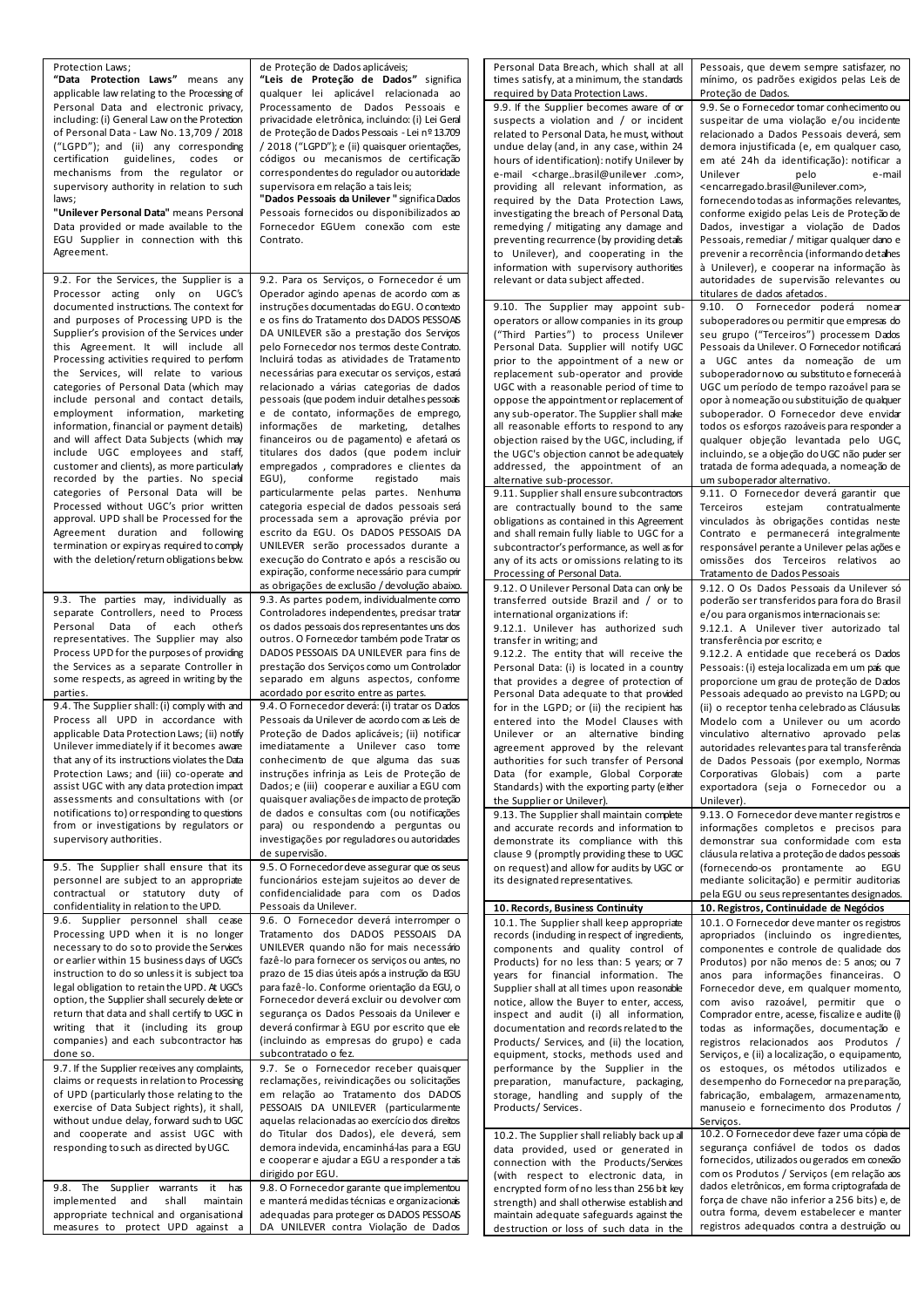| possession or control of the Supplier.                                      | perda de tais dados na posse ou controle do                                       | Supplier to the Buyer.                                                                | devida pelo Fornecedor à Compradora.                                                     |
|-----------------------------------------------------------------------------|-----------------------------------------------------------------------------------|---------------------------------------------------------------------------------------|------------------------------------------------------------------------------------------|
|                                                                             | Fornecedor.                                                                       | 12.4. No delay or failure to exercise by<br>e)                                        | 12.4. O atraso ou a falha de uma parte em                                                |
|                                                                             |                                                                                   | any party any of its rights, powers or                                                | exercer seus direitos, poderes ou tutelas ao                                             |
| 10.3. The Supplier must manage the                                          | 10.3. O fornecedor deve gerenciar a                                               | remedies under or in connection with                                                  | abrigo do Contrato ou em relação a este, não                                             |
| security of their systems with respect to                                   | segurança de seus sistemas no que diz                                             | the Agreement shall operate as a                                                      | operará como uma renúncia àquele direito,                                                |
| identifying and resolving security                                          | respeito à identificação e resolução de                                           | waiver of that right, power or remedy.                                                | poder ou tutela. Nenhum aditamento ou                                                    |
| weaknesses and limiting access to                                           | fragilidades de segurança e limitar o acesso                                      | No amendment or variation to any                                                      | alteração de qualquer parte do Contrato ou                                               |
| systems/data to authorised individuals.                                     | aos sistemas / dados a indivíduos                                                 | part of the Agreement or any waiver                                                   | qualquer renúncia ou liberação de eventuais                                              |
|                                                                             | autorizados.                                                                      | or release of any right, power or                                                     | direitos, poderes ou tutelas de uma parte não                                            |
| 11. Term and Termination                                                    | 11. Vigência e Rescisão                                                           | remedy of a party shall be of any                                                     | surtirão efeito, a menos que convencionado                                               |
|                                                                             |                                                                                   | effect unless it is agreed in writing                                                 | por escrito (excluindo por e-mail) por cada                                              |
| 11.1. The Agreement shall apply until the                                   | 11.1. O Contrato aplica-se até a expiração ou                                     | (excluding email) by each party.                                                      | parte.                                                                                   |
| expiry or termination of all relevant periods                               | rescisão de todos os períodos relevantes ou                                       | 12.5. The Supplier is an independent                                                  | 12.5. O Fornecedor é uma contratada                                                      |
| or fulfilment of relevant volumes specified                                 | até o atendimento dos volumes relevantes                                          |                                                                                       |                                                                                          |
| in any part of the Agreement.                                               | especificados em qualquer parte do Contrato.                                      | contractor engaged by the Buyer to supply<br>the Products/ Services. Nothing in the   | independente contratada pela Compradora<br>para suprir os Produtos/ Servicos. O Contrato |
| 11.2. The Agreement may be terminated                                       | 11.2. O Comprador podrá rescindir el                                              |                                                                                       |                                                                                          |
| earlier in whole or part by the Buyer                                       | contrato, parcial o totalmente, durante el                                        | Agreement shall make the Supplier the                                                 | não converte de forma alguma o Fornecedor                                                |
| without any penalty or further obligation or                                | periodo de vigencia, sin incurrir en ningún                                       | legal representative or agent of (or be in                                            | em preposto ou representante legal (ou o                                                 |
| liability:                                                                  | tipo de sanción, obligación o responsabilidad:                                    | partnership with) the Buyer nor shall any of                                          | coloca em relação de sociedade com) da                                                   |
| on 10 days' written notice in the event of                                  | a) mediante notificação por escrito com 10                                        | them have the right or authority to assume,                                           | Compradora, e nem a qualquer um deles são                                                |
| material breach of this Agreement by the                                    | dias de antecedência em caso de violação                                          | create or incur any liability or obligation of                                        | concedidos direitos ou poderes para assumir,                                             |
| Supplier or breach by the Supplier of more                                  | significativa deste Contrato pelo Fornecedor                                      | any kind, express or implied, against, in the                                         | criar ou incorrer em dever ou obrigação de                                               |
| than 20% of the number of POs submitted                                     | ou violação pelo Fornecedor de mais de 20%                                        | name of or on behalf of, the Buyer.                                                   | qualquer espécie, implícito ou explícito,                                                |
| by the Buyer in any preceding 3 month                                       | do número das POs submetidas pela                                                 |                                                                                       | contra, em nome ou em favor da                                                           |
| period;                                                                     | Compradora em qualquer período de 3 meses                                         |                                                                                       | Compradora.                                                                              |
|                                                                             | precedente;                                                                       | 12.6. The Supplier is and remains                                                     | 12.6. O Fornecedor é e permanece                                                         |
| on no less than 7 days' written notice                                      | b) mediante notificação por escrito com no                                        | responsible<br>for<br>its<br>employees,                                               | responsável por<br>seus funcionários,                                                    |
| where there is material or deliberate or                                    | mínimo 7 dias de antecedência em caso de                                          | subcontractors,<br>agents<br>and                                                      | subcontratadas, agentes e representantes. O                                              |
| persistent non-compliance with dause 6.1;                                   | descumprimento significativo ou deliberado                                        | representatives. The Supplier is not                                                  | Fornecedor não<br>está<br>isento<br>de                                                   |
|                                                                             |                                                                                   | relieved of liability for and no obligations in                                       | responsabilidade nem as obrigações em                                                    |
|                                                                             | ou persistente da cláusula 6.1;                                                   | relation to these persons pass to the Buyer                                           | relação a essas pessoas são repassadas para a                                            |
| on giving notice in the event of a Force                                    | c) mediante notificação caso um Evento de                                         | or any UGC as a result of the Agreement.                                              | Compradora ou para qualquer UGC em                                                       |
| Majeure Event affecting the Supplier which                                  | Força Maior afete o Fornecedor e persista                                         |                                                                                       | conseguência do Contrato.                                                                |
| continues for more than 10 days;                                            | além de 10 dias;                                                                  |                                                                                       |                                                                                          |
| for convenience on 30 days' written notice                                  | d) por conveniência, mediante notificação por                                     | 12.7. Supplier hereby transfers,                                                      | 12.7. O Fornecedor desde já transfere,                                                   |
| (subject to mandatory local laws requiring                                  | escrito com 30 dias de antecedência (sujeita                                      | conveys and assigns to Buyer all right,                                               | transmite e cede à Compradora a totalidade                                               |
| a longer notice period); or                                                 | às leis locais compulsórias que exijam um                                         | title and interest in and to all claims                                               | dos direitos, titularidade e participaçãonas e                                           |
|                                                                             | prazo maior de notificação); ou                                                   | and/or causes of action that Supplier                                                 | a todas as reclamações e/ou causas de pedir                                              |
| immediately or at a later specified date if                                 | e) imediatamente ou em data posterior                                             | may have under the antitrust or                                                       | eventualmente detidas pelo Fornecedor                                                    |
| the Supplier becomes insolvent or enters                                    | especificada se o Fornecedor tornar-se                                            | competition laws of any applicable                                                    | segundo as leis antitruste ou concorrenciais                                             |
| into administration or is unable to pay its                                 | insolvente ou entrar em administração ou                                          | jurisdiction arising out of or relating to                                            | de qualquer jurisdição aplicável advindas ou                                             |
| debts as they fall due or threatens to do any                               | mostrar-se impossibilitado de saldar suas                                         | Supplier's purchases of any item that                                                 | relacionadas às aquisições do Fornecedor de                                              |
|                                                                             | dívidas à medida de seus vencimentos ou na                                        | was, is or will be supplied by Supplier                                               | qualquer item que tenha sido, é ou será                                                  |
| of the foregoing or the equivalent.                                         |                                                                                   | to Buyer. Upon request by Buyer,                                                      | fornecido pelo Fornecedor à Compradora. A                                                |
|                                                                             | iminência de alguma das hipóteses anteriores                                      | Supplier shall promptly execute                                                       | pedido da Compradora, o Fornecedor                                                       |
|                                                                             | ou seus equivalentes.                                                             | assignments of claims or causes of                                                    | executará prontamente as cessões de                                                      |
| 11.3. Any individual PO under this                                          | 11.3. Qualquer PO individual ao abrigo deste                                      | action to evidence the foregoing                                                      | reclamações ou causas de pedir para                                                      |
| Agreement may be terminated earlier by                                      | Contrato<br>poderá<br>rescindida<br>ser                                           | assignment.                                                                           | comprovar a aludida cessão.                                                              |
| the Supplier on giving 30 days' notice                                      | antecipadamente pelo Fornecedor mediante                                          | 12.8. No one other than a party to the                                                | 12.8. Ninguém, exceto uma parte do                                                       |
| where any invoiced and undisputed sums                                      | envio de notificação prévia de 30 dias quando                                     |                                                                                       |                                                                                          |
| due under such PO, remain unpaid for a                                      | quaisquer quantias faturadas e indubitáveis                                       | Agreement, their successors and permitted                                             | Contrato, suas sucessoras e cessionárias                                                 |
| period of 60 days after the applicable due                                  | devidas conforme a referida PO, não forem                                         | assignees and UGCs upon whom the                                                      | autorizadas e UGCs a quemo Contrato confira                                              |
| date provided such notice states that a                                     | liquidadas durante um período de 60 dias                                          | Agreement confers a benefit shall have any                                            | um benefício, terá o direito de fazer valer                                              |
| failure to pay within 30 days will result in                                | consecutivos à data de vencimento aplicável,                                      | right to enforce any of its terms.                                                    | qualquer um de seus termos.                                                              |
| the termination of that PO.                                                 | contanto que a dita notificação informe que a                                     | 12.9. If any party is as a result of an event                                         | 12.9. Se uma parte, em consequência de um                                                |
|                                                                             | falta de pagamento em 30 dias resultará na                                        | beyond its reasonable control unable to                                               | evento alheio ao seu controle razoável, se                                               |
|                                                                             | rescisão daquela PO.                                                              | perform all or any part of its obligations                                            | encontrar impossibilitada de cumprir todas                                               |
| 11.4. Expiry or termination of the                                          | 11.4. A expiração ou rescisão do Contrato                                         | under the Agreement (and such an event                                                | ou parte de suas obrigações nos termos do                                                |
| Agreement (in whole or part) shall not                                      | (total ou parcial) não influenciará as cláusulas                                  | shall include being unable to, in relation to                                         | Contrato (e esse evento incluirá a                                                       |
| affect clauses 1.4, 3.3, 3.4, 3.5, 3.6, 5, 7, 8,                            | 1.4, 3.3, 3.4, 3.5, 3.6, 5, 7, 8, 9.1, 10.4, 11, 12                               | the Buyer, receive, accept or use Products)                                           | impossibilidade de, em relação à                                                         |
| 9.1, 10.4, 11, 12 Annex A 2 or any clause                                   | Anexo A 2 ou qualquer cláusula expressa ou                                        | ("Force Majeure Event"), then the party                                               | Compradora, receber, aceitar ou usar os                                                  |
| expressed or designed to survive expiry or                                  | idealizada para subsistir à expiração ou                                          | suffering such disability shall be excused                                            | Produtos) ("Evento de Força Maior"), a parte                                             |
| termination.                                                                | rescisão.                                                                         | from such performance for as long as and                                              | sujeita à impossibilidade será escusada desse                                            |
| 12. Miscellaneous<br>a)                                                     | 12. Disposições Diversas                                                          | to the extent that such inability continues,                                          | cumprimento enquanto e na medida em que                                                  |
| 12.1. References to "Unilever" or<br>b)                                     | 12.1. As referências à "Unilever" ou ao "gupo                                     | provided it complies with this clause. The                                            | a dita impossibilidade persistir, contanto que                                           |
| "Unilever group" mean Unilever PLC                                          | Unilever" significam Unilever PLC, Unilever                                       | party disabled by a Force Majeure Event                                               | cumpra com a presente cláusula. A parte                                                  |
| and any company or partnership from                                         | N.V. e qualquer companhia ou sociedade, de                                        | shall use all reasonable endeavours to                                                | impedida por um Evento de Força Maior                                                    |
| time to time in which Unilever PLC                                          | tempos em tempos, na qual uma delas ou                                            | mitigate the effect of the Force Majeure                                              | envidará todos os esforços razoáveis a fim de                                            |
|                                                                             | ambas, direta ou indiretamente, detenha ou                                        | Event in the best possible way. Failure of                                            | mitigar o efeito do Evento de Força Maior da                                             |
| directly or indirectly owns or controls                                     |                                                                                   | mechanical<br>equipment,<br>computer                                                  | melhor maneira possível. A falha de                                                      |
| the voting rights attached to more                                          | controle os direitos de voto anexados a no                                        | hardware and/or telecommunications                                                    | equipamentos mecânicos, hardware de                                                      |
| than 50% of the issued ordinary share                                       | mínimo 50% do capital ordinário emitido, ou                                       | equipment, failure of software, power                                                 | computador e/ou equipamentos de                                                          |
| capital, or controls directly or                                            | controle direta ou indiretamente a nomeação                                       | outages, changes in economic conditions,                                              | telecomunicações, falha de software,                                                     |
| indirectly the appointment of a                                             | da maioria do conselho.                                                           | costs and/or delivery of raw materials, and                                           | apagões de energia, mudanças das condições                                               |
| majority of the board.                                                      |                                                                                   | strike and other labour dispute of any                                                | econômicas, custos e/ou entrega de matéria                                               |
| 12.2. The Buyer may assign the<br>c)                                        | 12.2. É permitido à Compradora ceder o                                            | Supplier's representatives (or its affiliates                                         | prima, e greve e demais dissídios trabalhistas                                           |
| Agreement in partor in full to another                                      | Contrato, no todo ou em parte, a outra UGC                                        | or their representatives) shall not be a                                              | de quaisquer representantes do Fornecedor                                                |
| UGC or, in the event of an acquisition                                      | ou, na hipótese de aquisição do negócio da                                        | Force Majeure Event of the Supplier.                                                  | (ou de suas afiliadas ou de seus                                                         |
| of Buyer's business to which the                                            | Compradora relacionado ao Contrato, ao                                            |                                                                                       | representantes) não configuram Evento de                                                 |
| Agreement relates, to the purchaser                                         | adquirente de tal negócio. Do contrário,                                          |                                                                                       |                                                                                          |
| of such business. Otherwise, no party                                       | nenhuma das partes, sem o prévio                                                  |                                                                                       | Força Maior do Fornecedor.                                                               |
| shall without the prior written                                             | consentimento por escrito da outra, cederá                                        | 12.10. If any provision or part of any                                                | 12.10. Se alguma disposição ou se parte de                                               |
| consent of the other assign (including                                      | (inclusive por força da lei) ou senão alienará o                                  | provision of the Agreement is or becomes                                              | alguma disposição do Contrato for ou torna-                                              |
|                                                                             |                                                                                   | illegal, invalid or unenforceable in any                                              | se ilegal, inválida ou inexigível em qualquer                                            |
|                                                                             |                                                                                   | respect under any applicable law, the                                                 | aspecto segundo as leis aplicáveis, as partes                                            |
| by operation of law) or otherwise                                           | Contrato, no todo ou em parte, ou                                                 |                                                                                       |                                                                                          |
| dispose of the Agreement in whole or                                        | subcontratará quaisquer deveres ou                                                | remaining parts of that provision or of the                                           | remanescentes daquela disposição ou do                                                   |
| part or subcontract any duties or                                           | obrigações estipuladas pelo Contrato a                                            | Agreement shall not in any way be                                                     | Contrato não serão jamais afetadas. As partes                                            |
| obligations under the Agreement to                                          | terceiros.                                                                        | affected. The parties agree to modify or                                              | obrigam-se a modificar ou a tentar substituir                                            |
| any third party.                                                            |                                                                                   | attempt to substitute for any illegal, invalid                                        | qualquer disposição ilegal, inválida ou                                                  |
| 12.3. In respect of any payment to the<br>d)                                | 12.3. Com relação a pagamentos ao                                                 | or unenforceable provision a legal, valid or                                          | inexigível por uma disposição legal, válida ou                                           |
| Supplier, the Buyer may at any time,                                        | Fornecedor, é facultado à Compradora, a                                           |                                                                                       |                                                                                          |
| without notice to the Supplier, deduct<br>or set off any sum payable by the | qualquer tempo, sem aviso ao Fornecedor,<br>deduzir ou compensar qualquer quantia | enforceable provision in order to achieve<br>to the greatest extent possible the same | exigível a fim de alcançar, na maior extensão<br>possível, igual efeito.                 |